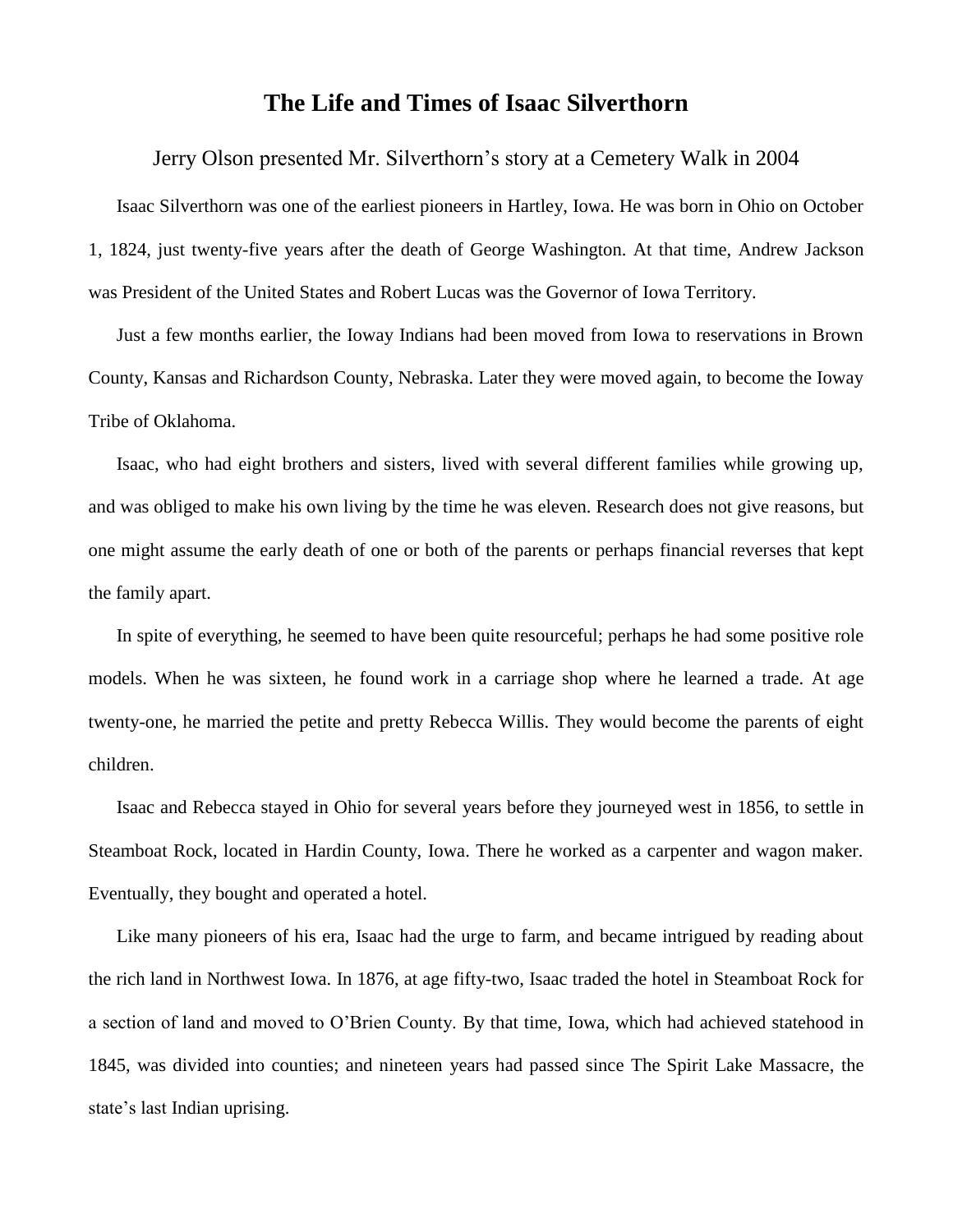The first order of business was to make improvements on the farm. They planted eight acres of fruit and other trees as well as 160 acres of crops; including wheat, oats, and corn. Everything went well that first year, until they were hit with a plague of grasshoppers in July of 1876. Crops disappeared in days, and in one instance the grasshoppers ate two acres of potatoes in an hour.

Not prone to discouragement, Isaac and Rebecca hung on, and within a few years, they had made a comfortable fortune. In 1888, when Isaac was sixty-four, they sold all but eighty acres of the land, bought property, and moved from the farm into the fledgling town of Hartley.

He built his own home and operated what was apparently a hardware business in the Silverthorn Building, located across from the city scales. Different articles in the paper credit Isaac with being a carpenter, ordained minister who also studied law, and one of the most respected and learned men in the area. He held the position of Justice of the Peace for several years and also served as the first city marshal. Newspaper accounts speak of him fondly. In his later years, he was mentioned with such terms as Old Gentlemen Silverthorn or Father Silverthorn.

His time in O'Brien County coincided with some of the following bits of information about Hartley's early years:

• In 1879, the railroad built the first house and a store, which also served as the school.

- The town was platted and a new school was built in 1880 for the price of \$1200.
- Two years later, Hartley's population had grown to 185 souls.
- Some of the early businesses in town included two general stores, two meat markets, a hardware store, two lumber dealers, two blacksmith shops, a wagon shop, a saloon, an agricultural implement dealer, three hotels, and a livery barn. •Churches began to organize. The Baptist Society had about ten members and the Methodist Episcopal Society, about seventy-five. Both met in the school building,